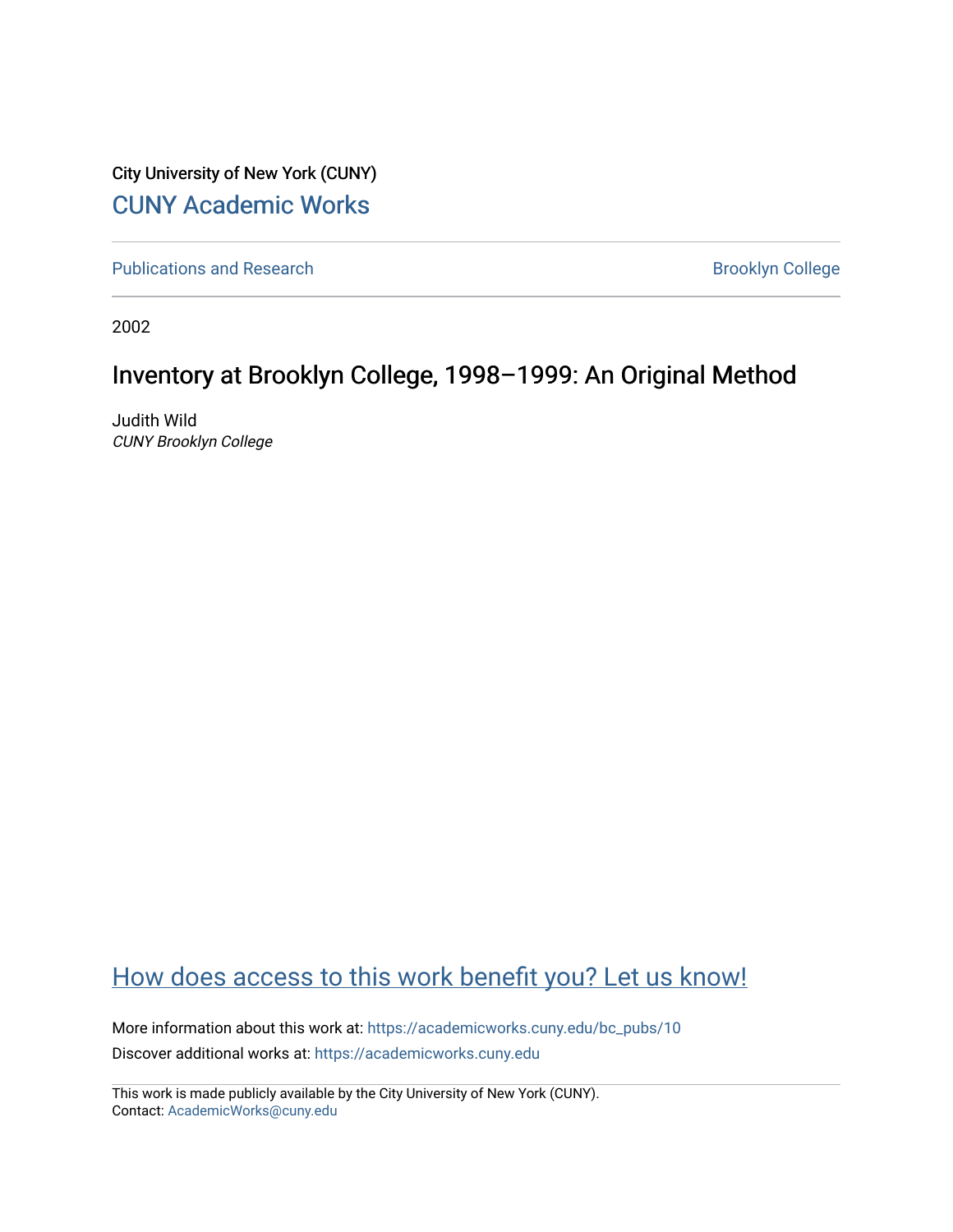# **Inventory at Brooklyn College, 1998–1999**

# **An Original Method**

**Judith W. Wild**

*This article discusses the development of an inventory project at Brooklyn College that entailed examining the collection and comparing it to the corresponding records in the online catalog. The procedure became necessary in large part due to problems resulting from the migration to a new, integrated cataloging system in 1987. We needed to deal with (a) books in the catalog that were not on the shelves, (b) books on the shelves that were not in the catalog, and (c) books that lacked circulation information (item records). We used the circulation module of our integrated system to discharge every book, thereby changing its record. An unchanged record indicated a missing book. Missing books were then removed from the catalog. Books on the shelves with no bibliographic record were redeemed and entered into the catalog. Item records were created for those books that needed them. Other errors were also identified and corrected during this time.*

# **Introduction and Rationale**

In 1998, the Brooklyn College Library began an inventory of the main circulating monograph collection known in our NOTIS catalog as "Brooklyn Stacks." The chief impetus to embark on such an undertaking was the expansion and renovation of the library, slated to begin in August of 1999. For at least one year, we would work in temporary quarters with the library's holdings in closed stacks. Because the books could not be browsed, it became crucial that the catalog be accurate. A catalog that failed to match the collection would adversely affect the paging service, as aides would be sent to fetch nonexistent books. Such a situation would be frustrating for our patrons, who would need to research and resubmit their requests, and expensive for the administration funding this service. Also, we knew that after moving the books first to temporary quarters, it would be necessary to send them back, which made it important for us to know exactly what was on the shelves. We had to ascertain which titles, if any, had been misshelved or lost during the course of the moves. We selected only the Brooklyn Stacks collection of about 500,000 books because it was the largest circulating collection.

As far back as 1995, when the library underwent an outside evaluation, the chief librarian made it known that she felt a collection inventory was a high priority. In my capacity as head of technical services, I was charged with looking into the matter and was not entirely surprised to learn that, like ours, many libraries badly needed an inventory but lacked both the human and financial resources to undertake such a commitment. When it became clear that the library construction project would indeed move forward, we received approval from the then **v**ice president of finance and administration to pursue the inventory. The question

**Judith W. Wild** (jwild@brooklyn.cuny.edu) is Associate Professor/Head of Technical Services, Brooklyn College Library, Brooklyn, N.Y. Manuscript received January 4, 2002; accepted February 25, 2002.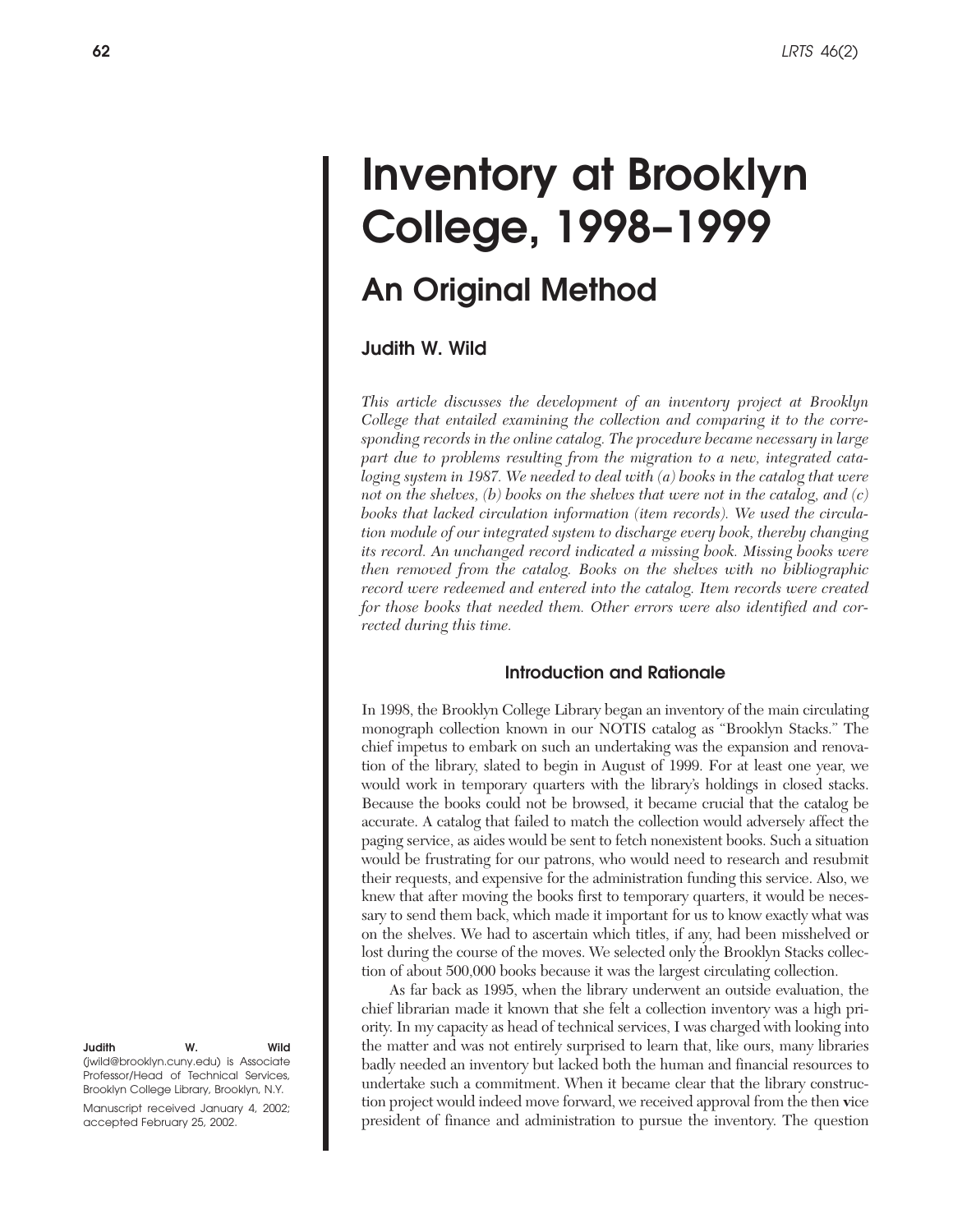came down to how it could be accomplished. Due to problems in our catalog, we turned to a unique method that used the circulation module to change the records' status for the books on the shelves.

To understand the daunting work ahead of us, a brief history is in order. In 1975, the last inventory of the main circulating collection had been attempted but not completed, so we knew we faced a formidable task (Yu 1997). Furthermore, from circulation staff statistics on "searched but not found books," it was clear that many works could not be located. Such statistics are compiled manually when a reader turns to the circulation desk for assistance after unsuccessfully looking through the stacks for a book listed in the catalog as available; if the circulation staff, after searching the surrounding area, cannot find the book either, it is added to the count. To make matters worse, many titles on the shelves were not in the NOTIS catalog. Although these titles had been in the card catalog, they had never been converted in the Microcon (retrospective conversion of books in Library of Congress Classification) project.

Moreover, although a great deal of effort had been made to correct the problem, most of our bibliographic records did not have linked item records. An item record contains the book's bar code so that it can be checked out. Also included is the circulation history, indicating whether the book is on the shelf or checked out, as well as the last date of check out and return. In the NOTIS system, a *linked* item record is an item record that is attached to the bibliographic record and shares its bibliographic data. An *unlinked* item record is an item record that is not attached to the bibliographic record, has limited bibliographic information, and is only accessible in staff mode through its NOTIS number or bar code.

If, at the point that the book is being checked out, there is no item record, obviously, one must be created. Circulation staff do not always have the knowledge to add the item record to the correct copy. Thus, the process of creating an item record can produce both long lines at the circulation desk and mistakes. While unlinked item records are not accessible to the reader, they can be used by circulation staff to check the book in and out. In our situation, these books upon return were sent to cataloging for linking. We had many unlinked item records that had been created from the data in our CLSI database, the automated circulation system we used from 1982 to 1987. Linking the unlinked item records became the cataloging unit's interminable ordeal. More will be said about these records later. The college, founded in 1930, had its first home in rented quarters in northern Brooklyn, locally known as "downtown" Brooklyn. In 1937, the college moved to the Midwood district, its present location in central Brooklyn (Brooklyn College Library 2001). In 1971 a satellite campus with its own library was set up in downtown Brooklyn; when it closed in 1976, the collections and records of the two centers had to be merged, a process that took many years to complete.

In 1974, the library began to use OCLC for cataloging but did not change its procedures for adding copies. They were typed directly onto the shelflist, not added to the OCLC record. Hence, our OCLC archive tape did not reflect copy information (Iskenderian 1997). This procedural decision may be difficult to understand at the present time, but at that time OCLC was in its infancy and we were still experimenting with it. In NOTIS, the default is one copy. Consequently, the absence of copy information meant that when our OCLC records were loaded into the NOTIS catalog, they all appeared as single copies.

The circulation function was automated in 1982 through our acquisition of the CLSI system. In December of 1987, along with John Jay and Baruch Colleges, Brooklyn College became one of the first libraries in the City University of New York to have an online catalog. This catalog, which we call CUNY+, is a NOTIS catalog and is still being used at the time of this writing. Plans are underway to switch to Ex Libris' Aleph system during the fall of 2002.

As a result of all these changes, the catalog had become compromised. We used OCLC's Microcon process to convert our pre-1974 records for Library of Congress classified books to machine-readable form. Thousands of these records failed to be converted and hence turned up on an exceptions list. This list consisted both of titles for which there were no corresponding records in OCLC and titles that had been keyed in incorrectly on the Microcon grid. Budgeting constraints necessitated my predecessor's decision not to add any of these exceptions to the online catalog until such time as an inventory would be performed, the reason being that he did not want us to spend time adding records for which there might not be books. For economic reasons, an inventory was not performed, so these unconverted LC records went untouched while we processed new books and continued to reclass even older books that were still in Dewey Decimal Classification. These neglected items, which are referred to as the "red dot" books, will be discussed later in this article.

# **Background**

Brooklyn College is a member of the City University of New York (CUNY), a consortium of nineteen institutions.

# **Circulation Information**

In preparation for NOTIS, an attempt was made to capture all bar code and circulation information created from 1982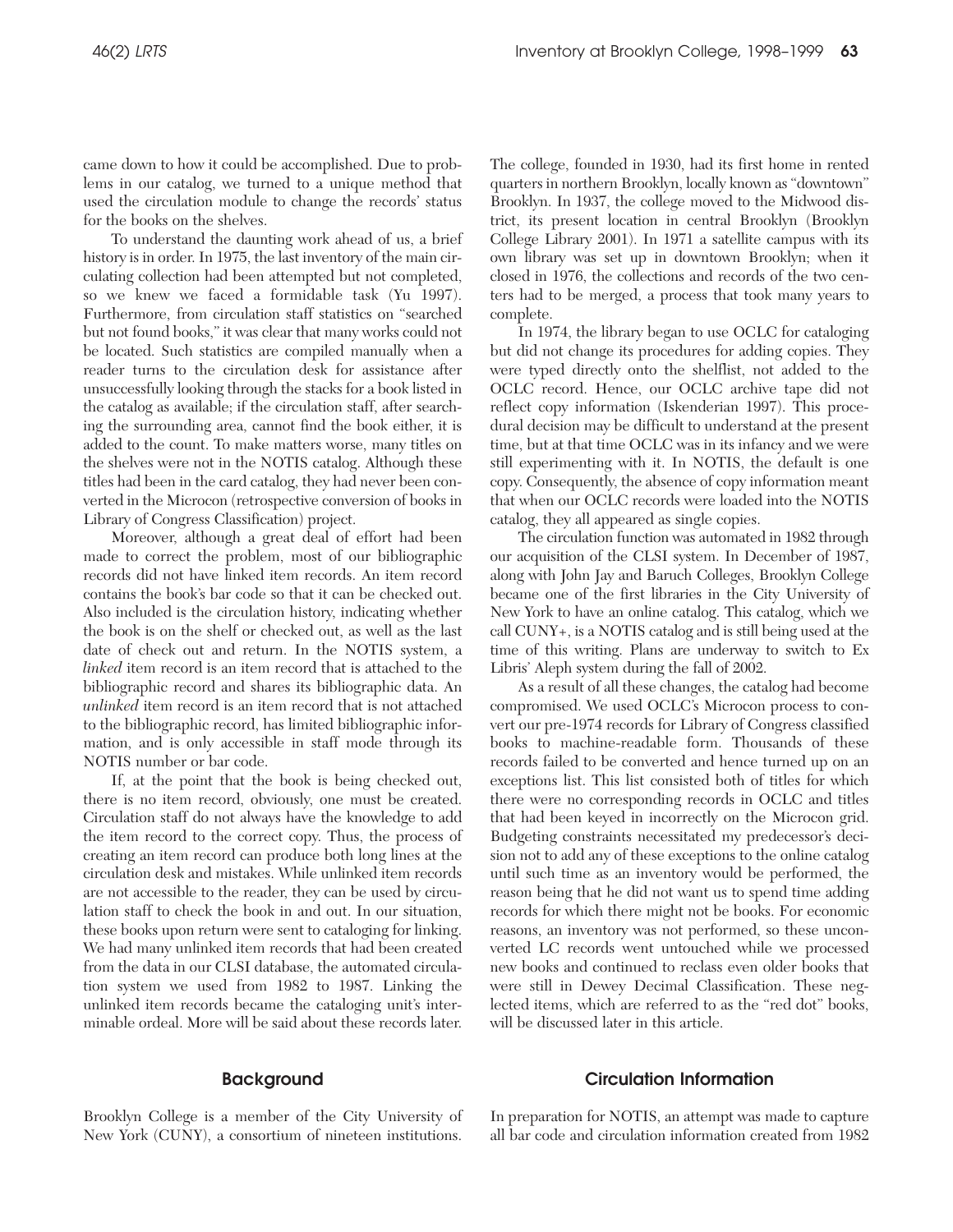to 1987 through CLSI residing in the system. These became the infamous unlinked item records. Unfortunately, the number of Brooklyn College records exceeded the capacity of the loader of the system to which we were migrating, and many were excluded (Bowdoin 1997).

From 1987 to 1998, the cataloging unit linked many unlinked item records from reports generated for us by the CUNY Office of Library Systems. In spite of these efforts, just before the inventory was performed, when I requested a *linked* item report from the CUNY office on the Brooklyn Stacks collection, I discovered that only 212,000 item records had been linked to bibliographic records. Given how many titles we suspected were missing and a rough count of what remained on the shelves (500,000), it was evident that far less than half of the collection had linked item records; more than likely, the report represented both missing books as well as those on the shelves. A catalog record without a linked item tells the reader nothing about the book's whereabouts; thus, the absence of an item record appropriately generates the message "check shelf." Whereas in an open stack environment this is not important, in a closed stack environment it would be unacceptable to ask readers to fill out paging slips if they could not ascertain from the catalog how many "hits" they were likely to receive. These records without linked items represented books that had not been charged out since we migrated to the NOTIS system.

When it came time to do the inventory, more than 50% of the Brooklyn Stacks collection was represented in the catalog by bibliographic records without bar codes or circulation information. To recap, there were books with no bar codes or item records because they had not circulated since at least 1982, the year we began bar coding; there were books that had bar codes but lacked corresponding item records from our CLSI system because file capacity constraints prevented them from being included in the unlinked item file; and finally, there were books with bar codes, but although the corresponding item records from our CLSI system existed, they were not linked to their bibliographic records. We also discovered other mistakes in the copy and item information, which will be described later.

A method was required that could identify not only books that were missing, but also books on the shelves that were not in the NOTIS catalog, and books that did not have item records attached to the bibliographic records. This method also needed to identify and facilitate a cleanup of the mistakes connected to the copy and item information. Two possible methods were rejected: the traditional one in which the shelflist card is matched to the book on the shelf, and the use of portable bar code scanners (Allen 1998). The former would not identify books on shelves that were absent from the NOTIS catalog, while the latter would be extremely time-consuming.<sup>1</sup> Neither would provide the opportunity to do a cleanup.

# **Method**

The head of library systems proposed the idea of discharging (checking in) every book on the shelves from the location we wanted inventoried. This would have the effect of changing the "last use" date, which is the only date affected by a return (see figure 1); in other systems, incidentally, it may be necessary to charge and discharge the book to achieve the same effect. This method had the advantage of solving the problems we would encounter beyond the missing items. It would reveal the books on the shelves that were *not* in the online catalog, which the shelflist method could not do; it would also reveal mistakes in the records that could not be addressed by using portable bar code scanners. In addition, examining the online record for every book in this collection afforded a once-in-a-lifetime opportunity to do a cleanup. Beyond merely finding books that were not in the online catalog and books that lacked circulation data, we would also find tape-loaded item records linked to the wrong bibliographic record, circulation information attached to the wrong copy, and copies with no call number.

The value of this idea was in its sheer simplicity. Students would actually be able to perform most of the inventory, and they would know when a book had to be "bounced" to a professional.

Because the CUNY+ catalog contains the records for all nineteen institutions and is managed centrally, one step absolutely critical to the success of this project could not be done in-house. After every book was discharged, the programming manager of the CUNY Office of Library Systems would have to create a detailed report. This would be an exceptions list comprising every item in CUNY+ from Brooklyn Stacks that did *not* have a last use date of 1998 (the year the inventory began) or later. These would be the missing books. However, this would not be a record of every book that had been lost. Missing items that were still in the paper shelflist but had never made it into the online catalog would not be discovered. Nonetheless, that was deemed acceptable because the aim was to correct the records in our *online* catalog.

In fact, there would have to be two "lost" lists. The first would identify missing books without item records; these would be titles that had not circulated since 1987, the year of migration to NOTIS, or earlier. The second would identify missing books with item records.

# **Reports Required from the CUNY Office of Library Systems**

*Report 1—No Item Record Attached to the Bibliographic Record* (figure 2). (If these books had been on the shelf, an item record would have been created as part of the inventory process.)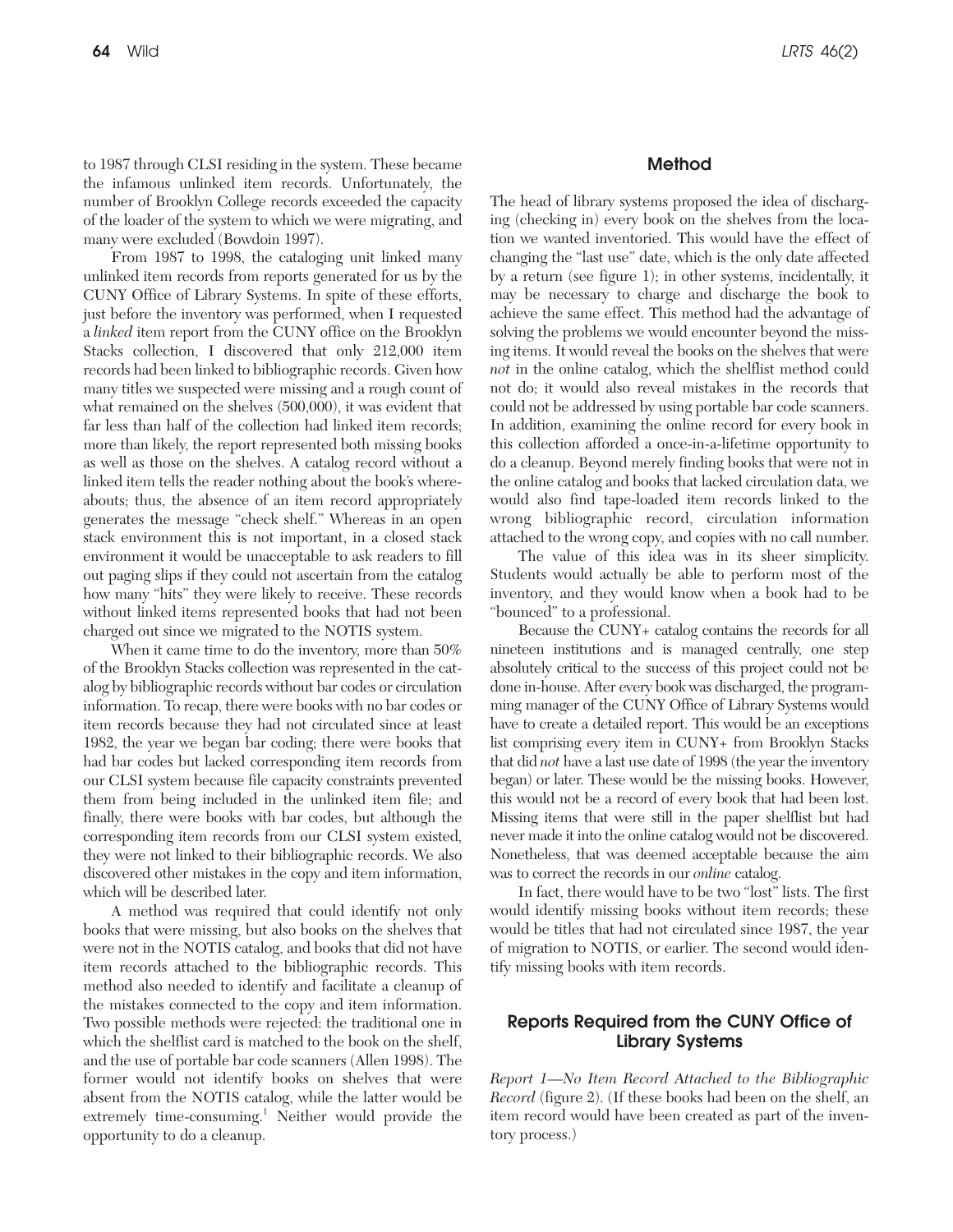- This would be a list of records for books in the location Brooklyn Stacks with Library of Congress call numbers that were already cataloged, as opposed to records for books that were on order.
- $\blacksquare$  The elements to be included were (1) call number, the method by which the report was sorted; (2) NOTIS record number; (3) OCLC number, taken from the *first* 035 field; (4) author's last name; (5) title; (6) date; and (7) publisher. The latter four were for reordering purposes, as was the arrangement.

*Report 2—Linked Item List* (Item Records Linked to the Bibliographic Record) (figure 3).

■ This would be a list of linked item records that had a last use date occurring *before* 1998, with two exceptions: (1) Any book charged to a patron was omitted from this report, regardless of how long ago the book had been borrowed, because its title did not appear as available in the catalog. Moreover, on such items it was in the best interest of the library not to delete these records since it would wipe out the circulation history, thereby making it impossible to exact fines and other penalties. (2) Any book with a "creation date" of 1998 or later (the inventory period) would also be omitted from this report because in NOTIS a newly cataloged book would automatically have a creation date but not a last use date. If this group was not

omitted, those newly catalogued books that were not borrowed during the inventory period would show up on the missing list (see figure 4). Alternatively, the cataloging unit could discharge every new book at the point of cataloging.

■ This report would require the same arrangement and specifications as Report 1, except that the NOTIS number would be extended to the item level.

# **Preparation and Budget**

The administration of the college appropriated \$250,000 above our normal budget for this endeavor. The staffing costs were \$227,000; the remainder went for equipment and supplies. The inventory would take one year to perform. There were a total of twenty-eight hourly employees, made up of computer operators and shelvers, as well as three fulltime computer operators. The total number of hours devoted to this project by the part-time workers was 19,515, which included hours spent on deleting records from the local catalog. The cost of the hourly employees was \$161,000, the average pay being \$8.25 per hour. The three full-time workers cost a total of \$66,000. This budget did not include my time, that of the evening circulation supervisor, or that of the CUNY programming manager. During any given period, there were as many as nine computer operators and a supervisor.

| LTBC DONE                                    |                                                                     | BC BOOKS OCLC ocm38118617 LC 97073947 ISBN 0913304441<br>Japanese theater in the world / James R. Brandon <et al.="">  ; essays</et> | DISPLAY ITEM RECORD |                                              | AWX0796-001-0001<br>N099 |
|----------------------------------------------|---------------------------------------------------------------------|--------------------------------------------------------------------------------------------------------------------------------------|---------------------|----------------------------------------------|--------------------------|
|                                              | =>001 STATUS: 1L LOCN: Brooklyn Stacks                              | edited by Samuel Leiter. -- New York : Japan Foundation : Japan Society, 1997.                                                       |                     |                                              | COPY:                    |
| ENUM/CHRON:<br>MIDSPINE:<br>DEPT LOCATN:     | CALL: 1b PN2921 1c .J29 1c 1997<br>LINKED ITEM SUBRECORD (01 OF 01) |                                                                                                                                      |                     |                                              | ITEMS: 1                 |
| TEMP LOCATN:                                 |                                                                     |                                                                                                                                      |                     |                                              |                          |
| ITEM ID:<br>REVIEW:                          | LOAN CODE: norm (Normal Loan)<br>CIRCULATION CATALOG                |                                                                                                                                      |                     | PIECES:<br>ACTION:                           | $\mathbf{1}$<br>none     |
| STATUS: A (active)<br>SUB STATUS: A (active) |                                                                     |                                                                                                                                      |                     | CREATED: $03/10/1998$<br>UPDATED: 07/28/1998 |                          |
| CHECK-OUTS: 3<br><b>BROWSES:</b><br>NOTE:    | $\overline{0}$                                                      | RECALLS & HOLDS: 0<br>VALUE:                                                                                                         | 0.00                | LAST USE: 07/28/1998                         |                          |
|                                              |                                                                     | CHECKED-IN: 07/28/98 01:48 PM AT Brooklyn Circulation Desk                                                                           |                     |                                              | BCF                      |
| $4 - \circledcirc$                           |                                                                     | 2 Sess-1 128.228.1.2                                                                                                                 |                     |                                              | 1/7                      |
| <b>Figure 1.</b> Last Use Date               |                                                                     |                                                                                                                                      |                     |                                              |                          |

The hours of operation were 9 A.M. to 9 P.M., Monday through Thursday, and 9 A.M. to 1 P.M. on Fridays. These hours mirrored the normal operating hours of the library during the week. It is important to point out that when time is not a factor, rather than hiring a large pool of new workers, the same procedure can be done more economically a section at a time with existing staff.

It was obvious that tackling this kind of inventory would take a great deal of organization because it needed to be completed before we moved into temporary quarters, slated for the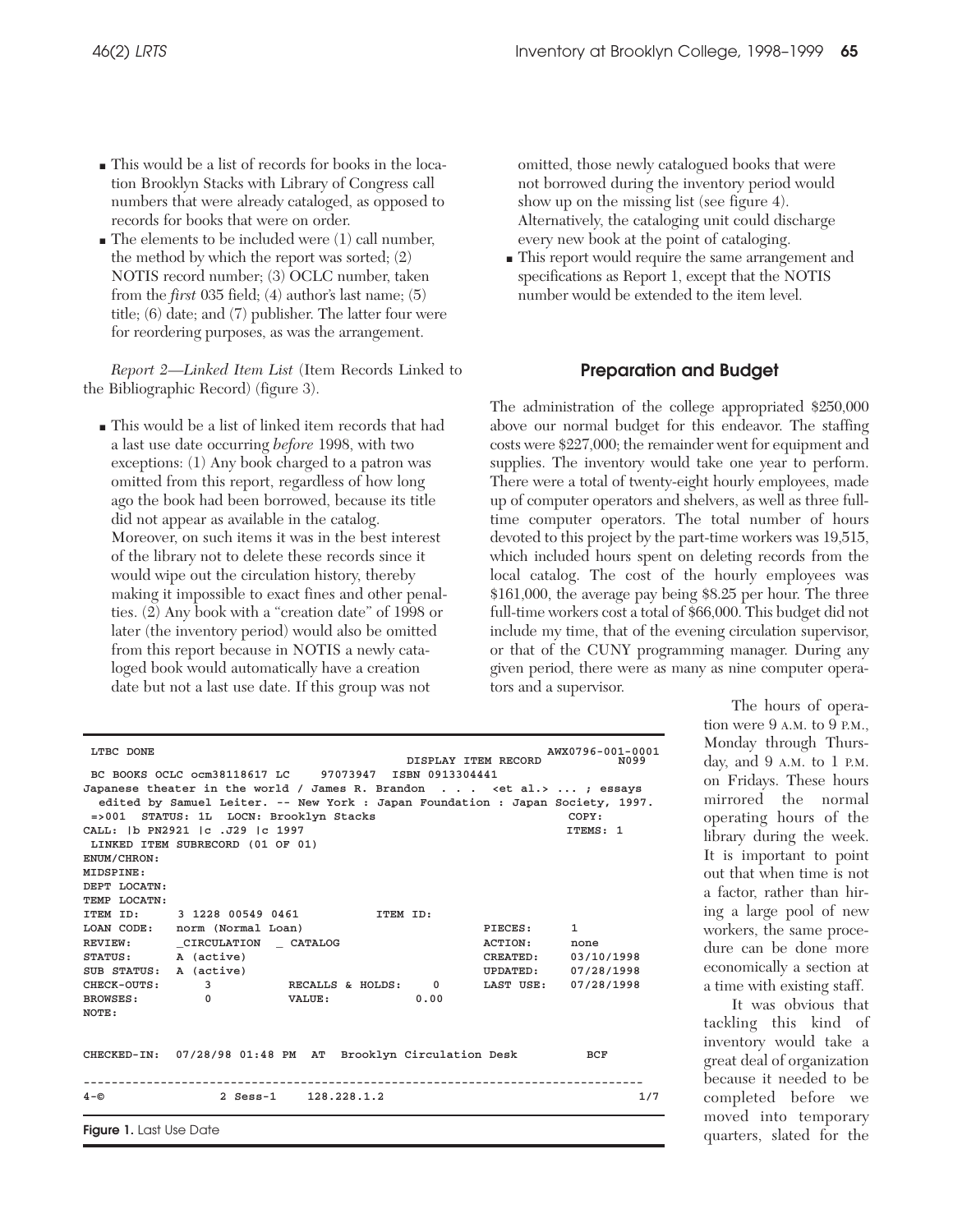| bcmn F804.C36 K87 ACL2636 1 07835923<br>Kutsche, Paul, 1927- Canones, values, crisis, and<br>1981: Albuquerque : University<br>ACL2636 1 07835923          |
|------------------------------------------------------------------------------------------------------------------------------------------------------------|
| F805.M5 G6 1969<br>Gonz alez, Nancie L. Solien, The Spanish-Americans of New M                                                                             |
| ACF4370 1 00479862<br>Barnes, Will C. ( William CroArizona place names. Rev. and                                                                           |
| ACF4373 1 00479934<br>Cross, Jack Lee, 1921- Arizona: its people and resou                                                                                 |
| bcmn F82.L66 C5 1970 ABQ6121 1 00126848<br>Chyet, Stanley F. Lopez of Newport; colonial Am<br>1970: Detroit, Wayne State Univ                              |
| F851.7 .M7 ABU2837 1 03512741<br>Miller, Tom, 1932-<br>Photographs by Tom Miller: the<br>ABU2837 1 03512741                                                |
| ACE4559 1 00171625<br>Warren, Sidney, 1916- Farthest frontier: the Pacifi                                                                                  |
| ACE4441 1 00606542<br>Goethe, C. M. (Charles MatthiWhat's in a name? Tales, hist 1949: Sacramento? 1                                                       |
| ABQ4030 1 00418751<br>rves .A2<br>Dillon, Richard H. The legend of Grizzly Adams,<br>1966: New York, Coward-McCann                                         |
| ACF7607 1 00474962<br>Sutter, John Augustus, 1803-1Sutter's own story; the life                                                                            |
| % 200912 103258015<br>Newhall, Nancy Wynne.<br>1963: San Francisco : 5 Associa<br>AC00912 1 03258015                                                       |
| ABU2883 1 00269147                                                                                                                                         |
| bcmn F868.Y6 A36 1967 - ABU2895 1 00479849<br>Adams, Ansel, 1902- - Yosemite Valley. Edited by Na<br>1959: San Francisco, 5 Associat<br>ABU2895 1 00479849 |
| ABQ4443 1 01470665<br>REQ4443 I U1470665<br>Muir, John, 1838-1914. Yosemite and the Sierra Nevada                                                          |
|                                                                                                                                                            |

**Figure 2.** Sample from Report 1—Missing Books without Item Records

summer of 1999. Our task was huge. Five hundred thousand books would have to be discharged. Some item records would have to be created, others linked, and some corrected. Lists of all the missing books would have to be produced and their records deleted from CUNY+. Our holdings for the corresponding records would have to be removed from the OCLC database. The copy cataloging unit would take care of recataloging for the online catalog those books that were on the shelves but not in NOTIS, a process that was not part of the inventory costs. It was agreed beforehand that the CUNY Office of Library Systems would not programmatically delete the CUNY+ records. This determination resulted from a pilot project conducted before the inventory; we had come to the conclusion that copies and volumes still on the shelves might get deleted due to the relationship between the item, vol-

ume, and copy holdings records in NOTIS. Thus, we deleted them manually in-house.

# **Process**

### **Inventorying the Collection**

Each book was taken off the shelf, placed on a truck, and brought to one of the computer operators. While searching for the record with book in hand, the computer operator would be faced with one of several possibilities. It might be a bar coded book *with* or *without* an item record, a bar coded book whose item record had been *linked* or *unlinked*, or a book lacking a bar code *with* or *without* a bibliographic record. These possibilities and the ensuing actions are illustrated in the flowchart (figure 5). The first action on all existing item records was to discharge the book, which was done in the circulation module. When it was an unlinked item, as soon as the book was discharged, an "X" would appear in the "Catalog" field. In such a case, the operator would go into the technical services module to link the item to the bibliographic record. A book that did not have a bibliographic record was put aside for the cataloging unit after being tagged with a red dot.

The supervisors were trained in all the duties required to perform the inventory: searching by Library of Congress call number, title, and author; matching a book to a record; creating an item record; linking an unlinked item record to a bibliographic record; and discharging a book.

The supervisors, in turn, trained the computer operators. The operators added their initials to the records so that they could be identified. This facilitated periodic reviews of the operators' work, and any necessary retraining was conducted.

#### **Correcting the Record (Quality Control)**

In addition to correcting mismatched item records attached to bibliographic records (see flowchart, figure 5), operators were also trained to spot and correct multiple items attached to the same copy (for single-volume works) and to add call numbers to copies that lacked them (see figure 6). This procedure is designated "Quality Control" on the flowchart.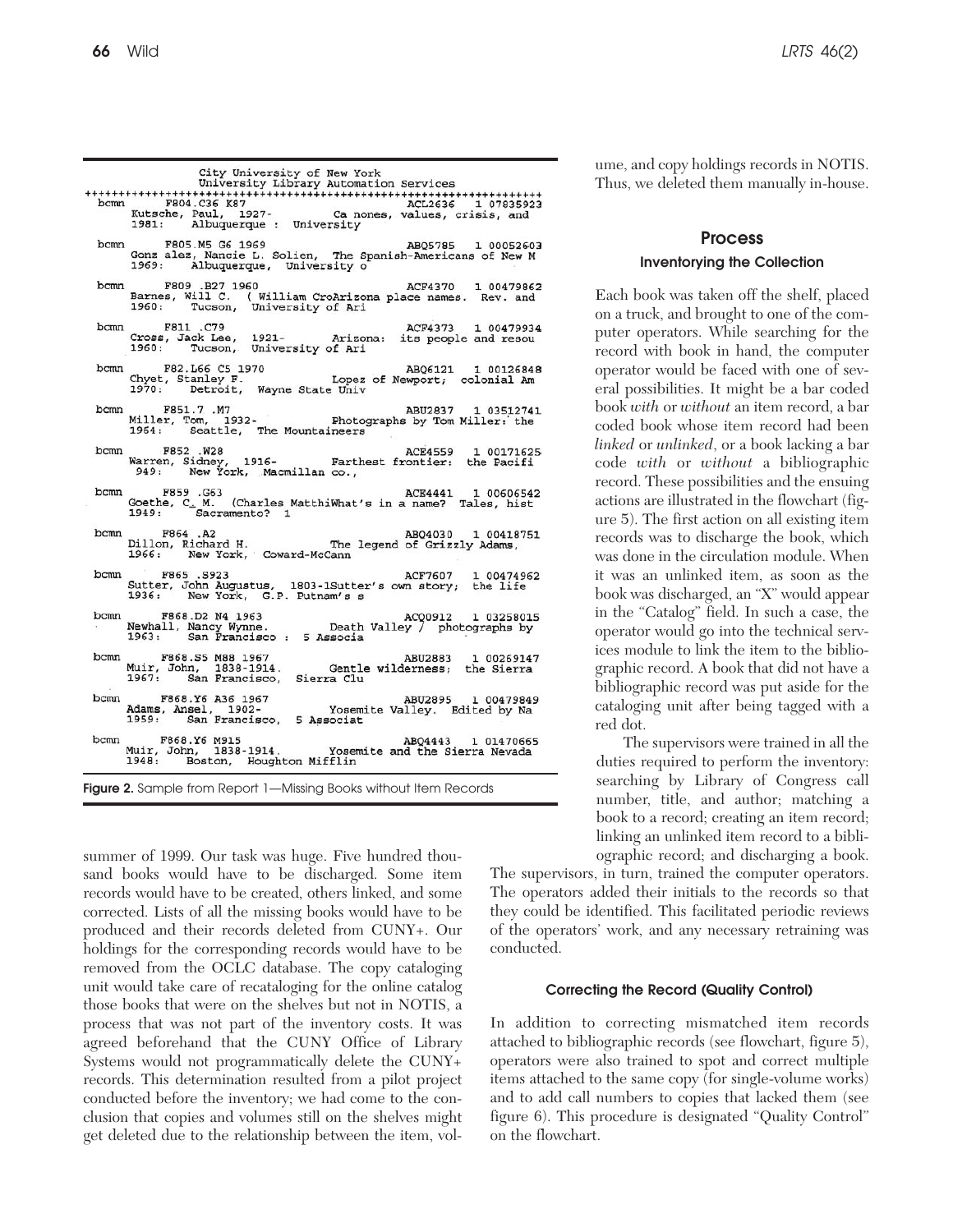#### **Teamwork**

The inventory turned out to be an outstanding example of interdivisional cooperation between technical services and access services. The cataloging unit (technical services) did the inventory. The shelvers (access services) brought down the books and returned them to the shelves. The evening circulation supervisor (access services), who was essentially the inventory's "Busby Berkeley," choreographed a moving panorama of shelvers and book trucks. This enabled every computer operator to have a sufficient number of new books to work on at all times, without being bogged down in a sea of completed books.

## **How the Process Impacted the Readers**

The evening circulation supervisor, working with the evening head shelver, devised an ingenious method for keeping track of all the books and informing the patrons of where any book in the Brooklyn Stacks collection happened to be at any given moment. Every time books were loaded onto a truck, the truck received a number. That

same number was also affixed to the empty shelf. While looking for a book, if a reader approached an empty shelf, he would be instructed to jot down the number on the shelf, go to the inventory area, and glance at the trucks at each station until he found the matching number. Since the books were stacked in call number order, it did not take much effort to find the book. Once found, a book was either forfeited immediately (if it had already been discharged), discharged on the spot while the reader waited, or sent back to cataloging, where it was given same-day processing. The circulation supervisor maintained a record of the call number range of books on each truck. Throughout the inventory, all trucks were numbered consecutively, the last number being 2,627.

There was not a single complaint throughout the entire operation. In fact, there were fewer complaints during the inventory than usual because a crew of shelvers followed the books as they were returned to the shelves and shelfread them.

City University of New York<br>University Library Automation Services<br>No - Item Analysis<br>Version: 10/27/99<br>Run Date: 10/27/99 Figure 1972-2013<br> **Figure 3. Althor: Arken, George Br. 0337.279<br>
FASS 12210<br>
ARKEN, George Br. 0337.274<br>
The Missing Figure 3. Althor: Arken, George Br. 0337.274<br>
AFKen, 2007<br>
AFKen, 2007<br>
AFKen, 2007<br>
AFKen, 2007<br>
ARKEN,** PAGE  $220$ Location: bcmn Location: bcmn Location: bomn Location: bcmn Location: bomn Location: bcmn Location: bcmn Location: bcmn Location: bcmn Location: bcmn Location: bcmn Location: bcmn Location: bcmn Location: bcmn

> Other positive outcomes were similar to those experienced elsewhere (DeMiller 1991): the identification of books needing repair, of multiple copies that were set aside for possible de-selection, and of misshelved books within Brooklyn Stacks. This last benefit can help clear up situations where patrons are billed for books that are actually in the library (Stearns 1998).

#### **Immediate Benefit**

As soon as every book had been inventoried, and even before the missing lists had been produced and the records subsequently deleted, both the reference bibliographers and the circulation staff were instructed on how to interpret the catalog in light of the inventory. Thus, they could give the reader on-the-spot information that had previously required a lengthy search of the shelves. As discussed earlier in this article, the online public access catalog (OPAC)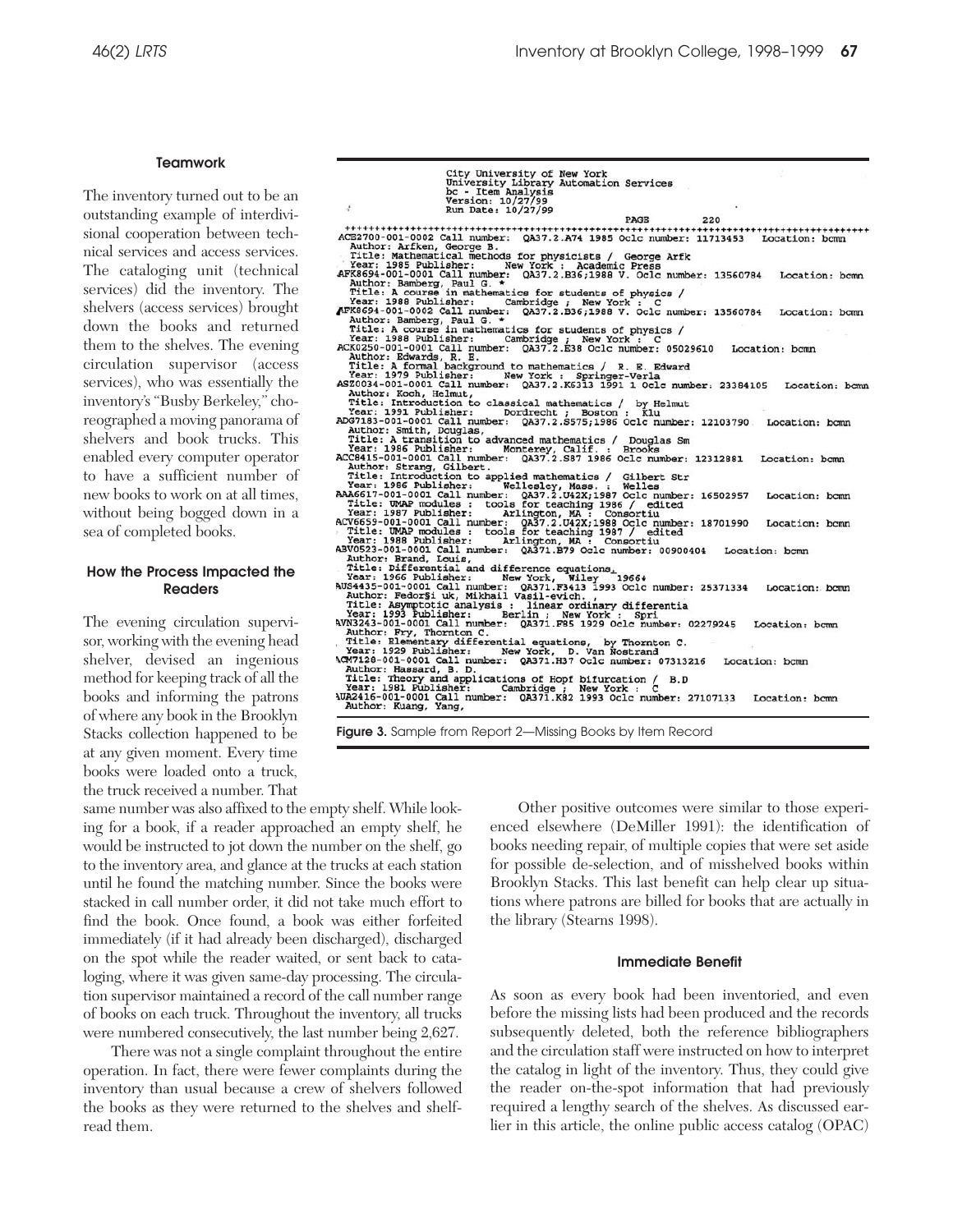message "check shelf" is generated when no item record is attached to that copy or volume. Previously, that message indicated three possibilities: the book was somewhere in the stacks, the book was checked out under an unlinked item record, or the book was lost. Once the books passed through this unique inventory, all books on the shelves were given linked item records, and as a result, "check shelf" took on a narrower meaning. Staff viewing this message would know for certain that the book was not there; otherwise, it would have acquired a linked item record which generates the message "not checked out" or "chkd-out, due: [date]."

|                                   |                                        | <b>Figure 4.</b> New Book-Cataloged but Not Discharged                         |                     |                      |                    |  |  |
|-----------------------------------|----------------------------------------|--------------------------------------------------------------------------------|---------------------|----------------------|--------------------|--|--|
| $4 - \circledcirc$                |                                        | 2 Sess-1 128.228.1.2                                                           |                     |                      | 1/7                |  |  |
|                                   |                                        |                                                                                |                     |                      |                    |  |  |
| TE:                               |                                        |                                                                                |                     |                      |                    |  |  |
| NO.                               |                                        |                                                                                |                     |                      |                    |  |  |
| <b>BROWSES:</b>                   | $\Omega$                               | VALUE:                                                                         | 0.00                |                      |                    |  |  |
| CHECK-OUTS:                       | $\Omega$                               | RECALLS & HOLDS:                                                               | $^{\circ}$          | LAST USE:            | none               |  |  |
| STATUS:<br>SUB STATUS: A (active) | A (active)                             |                                                                                |                     | CREATED:<br>UPDATED: | 03/10/1998<br>none |  |  |
| REVIEW:                           | CIRCULATION CATALOG                    |                                                                                |                     | ACTION:              | none               |  |  |
|                                   | LOAN CODE: norm (Normal Loan)          |                                                                                |                     | PIECES:              | 1                  |  |  |
| ITEM ID:                          | 3 1228 00549 0461                      | ITEM ID:                                                                       |                     |                      |                    |  |  |
| TEMP LOCATN:                      |                                        |                                                                                |                     |                      |                    |  |  |
| DEPT LOCATN:                      |                                        |                                                                                |                     |                      |                    |  |  |
| MIDSPINE:                         |                                        |                                                                                |                     |                      |                    |  |  |
| ENUM/CHRON:                       |                                        |                                                                                |                     |                      |                    |  |  |
|                                   | LINKED ITEM SUBRECORD (01 OF 01)       |                                                                                |                     |                      |                    |  |  |
| CALL: 1b PN2921 1c .J29 1c 1997   |                                        |                                                                                |                     |                      |                    |  |  |
|                                   | =>001 STATUS: 1L LOCN: Brooklyn Stacks |                                                                                |                     |                      | COPY:              |  |  |
|                                   |                                        | edited by Samuel Leiter. -- New York : Japan Foundation : Japan Society, 1997. |                     |                      |                    |  |  |
|                                   |                                        | Japanese theater in the world / James R. Brandon <et al.="">  ; essays</et>    |                     |                      |                    |  |  |
|                                   |                                        | BC BOOKS OCLC ocm38118617 LC 97073947 ISBN 0913304441                          | DISPLAY ITEM RECORD |                      | N099               |  |  |
| LTBC DONE                         |                                        |                                                                                |                     |                      | AWX0796-001-0001   |  |  |

Thus, whenever the message "check shelf" appeared, without any additional effort, the staff would be able to inform the reader that the book was indeed missing.

Likewise, the staff were also shown how to look for the last use date on the item record in the technical services module (this information is not available in the OPAC). If the message "not checked out" appeared but the book was not in fact on the shelves, and if the record had a pre-1998 last use date, the staff member could inform the patron that the book was gone.

# **Problem Solving**

When conducting this kind of an inventory, one should note the following:

■ In order to catch all the books to be inventoried that have been stashed somewhere else in the library, it is necessary to operate like a detective. One should request a list of all the temporary locations such as reserves, storage, and bindery. Remaining vigilant is paramount. In our case, for example, every book in the reserves collection was discharged at the onset of the inventory. Thereafter, each new influx of reserve items was discharged.

Then there are the unofficial temporary locations such as librarians' offices. Librarians do not always subscribe to the belief that they actually have to check out a book if it is not taken out of the building.

Books that readers have taken off the shelves and left on the tables have to be discharged as well. At Brooklyn College, they are called the "sweep" books. Twice daily, they are swept up in order to be reshelved. Every day during the inventory, these books were delivered to the inventory area so that they could be discharged before being returned to the shelves.

- It is a good idea to periodically set aside specific books so as to prevent them from being discharged, using them as samples to test the programs that are being developed.
- If the library is planning to migrate to a new system, this is the ideal time to do the inventory. When ushering in a new system, it is undesirable to bring over incorrect or incomplete data. No one can predict, after all, what the new system will do with such information or whether errors will be easily corrected. Besides, the negative PR that might result could cause an additional problem.
- To avoid skipping any books, an easy way for an operator to keep track of each book that he is discharging is to turn it on its fore edge after the task is executed. However, from a preservation standpoint, remaining in this position would not be good for the life of the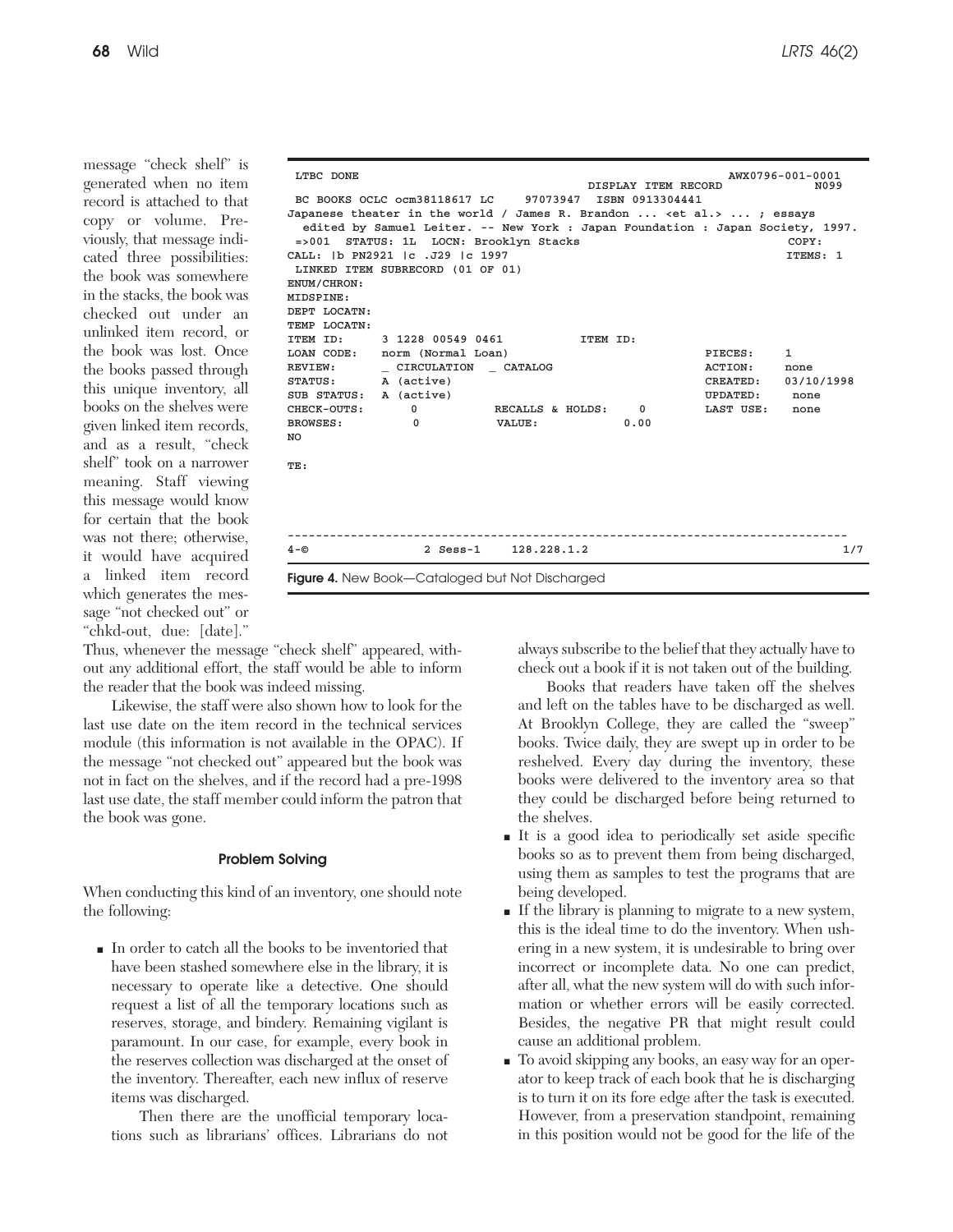

**Figure 5.** Inventory Procedure Flow Chart

book. Our books were never in this position for more than a few hours before being righted by the shelvers, who then returned them to the shelves.

- The computer operators will need instruction on how to read the bibliographic record to identify multivolume works. In our library, they set them aside for the two copy catalogers who were moonlighting as inventory operators. They created volume holdings when necessary.
- If the books without bibliographic records are set aside for later processing, it is helpful to distinguish them with a colored dot, as we did. Even so, they should be segregated because both temporary and permanent dots will fall off, especially if the public

has contact with them. Many of our old books had such a patina of fingerprints that nothing would stick, so we squirreled away the "red dot" books in technical services, where they would not be confused with books already in the online catalog.

- In NOTIS, a newly cataloged book will have a creation date but not a last use date. The item report of exceptions will have to omit all books with a creation date during the inventory period so that the cataloging unit will not have to discharge every new book.
- If retrospective conversion must occur concurrently with the removal of holdings from OCLC, special care should be taken. Ideally, the Dewey books should be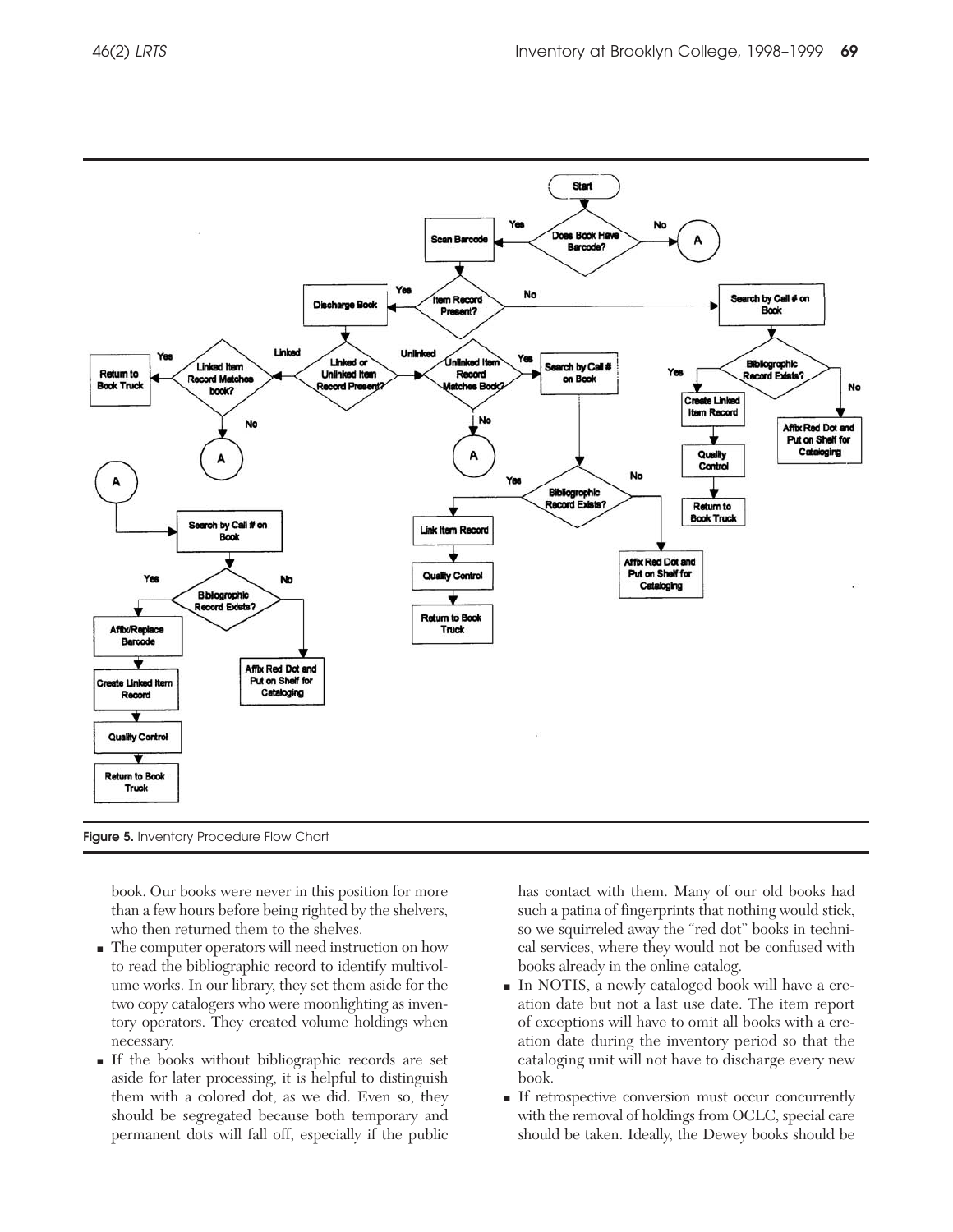

new to the online catalog, but in actuality they are often duplicates of books in the LC collection. The danger is that one hand might be adding the copy to the local catalog while the other is deleting its holdings from OCLC. If this process is done manually, the person deleting from OCLC can check the creation date of each of these copies in the local catalog.

■ If the inventoried collection has many old books, it might be desirable to have each book pass through the entrance sensor to check for the absence of tattle tape after each truck has been completed.

# **Conclusion**

Once the reports were generated, we learned that 41,000 books (8%) of the Brooklyn Stacks collection were missing. The records for these books have since been deleted. Twenty-eight thousand of these were from report 1, the books that had no item record attached to the bibliographic record. While we did not have reason to believe it was a mishelving problem (Van Gemert 1996), there is no basis to conclude that the entire 41,000 had been stolen. During the 1970s, a large number of books had been inadvertently deselected from the satellite library without going through the withdrawal process, and as a result, their records remained in the catalog. This is a somewhat comforting thought; one would normally expect that the missing items are the most used (Brazier and Reynolds 1997). The bibliographic records for 8,000 "red dot" (previously cataloged) books (1.6% of this collection) were identified and input into CUNY+. Every LC classified book in the Brooklyn Stacks collection that lacked an item record acquired one.

Even though the inventory process allowed us to fulfill all of our goals, this is not to imply that we encountered no difficulties. During our examination of the first version of report 2, the linked item list, it became clear that some books had been overlooked, so we found it necessary to redo portions of the inventory. This predicament had occurred due to human error. The lesson to be learned here is that while a cadre of inexperienced personnel might be cost-effective, supervision is essential throughout every aspect of the project.

Either the traditional shelflist method or the portable bar code scanner method would have been more efficient had we wanted merely to identify missing items. Given our circumstances, however, there is no doubt that the method we chose was superior. The paper shelflist method could not possibly reveal the 8,000 items on the shelves that had been cataloged previously but were not present in the online catalog. The portable scanner method presupposes that virtually every book has a bar code that is connected to the full cataloging record. Not only was that not the case for us, but even worse, many bar coded books had lost their item records during migration to NOTIS. This factor, plus the lapses in quality control, and the books for which there were no catalog entries in NOTIS, meant that a large number of books on the shelves would need to be retrieved for special handling. Such a requirement would offset any advantage gained by utilizing portable bar code readers in the stacks.

I was recently asked what feedback the library was receiving from such a monumental undertaking. I answered proudly, "The best feedback of all—none." At the time of this writing, we have been in a closed stack environment in temporary quarters for more than two and a half years. The president of the college has informed me that he has not received one complaint about the library. This reaction (or more specifically, this lack of reaction) cannot be attributed solely to the accuracy of the catalog, but it surely must play a part. Additionally, the statistics kept by the circulation unit since the paging operation began provide a 98% hit rate even though some books had been misshelved during the move. Now that all the records have full circulation information, we can do maintenance inventories with portable bar code readers (Webb 1994).

We have been told by the CUNY Office of Library Systems that we have the cleanest records in the City University of New York. All our hard work was worthwhile.